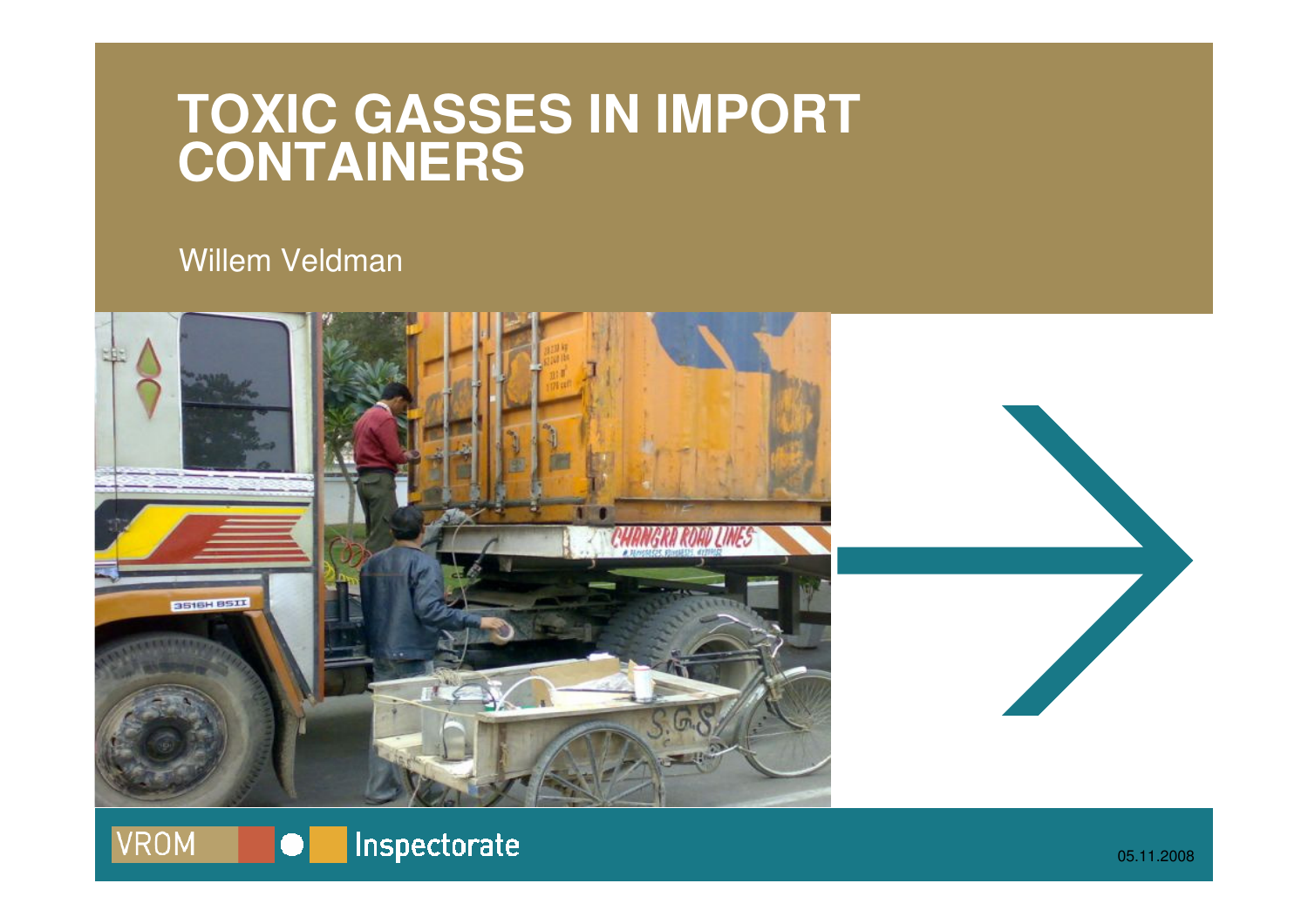

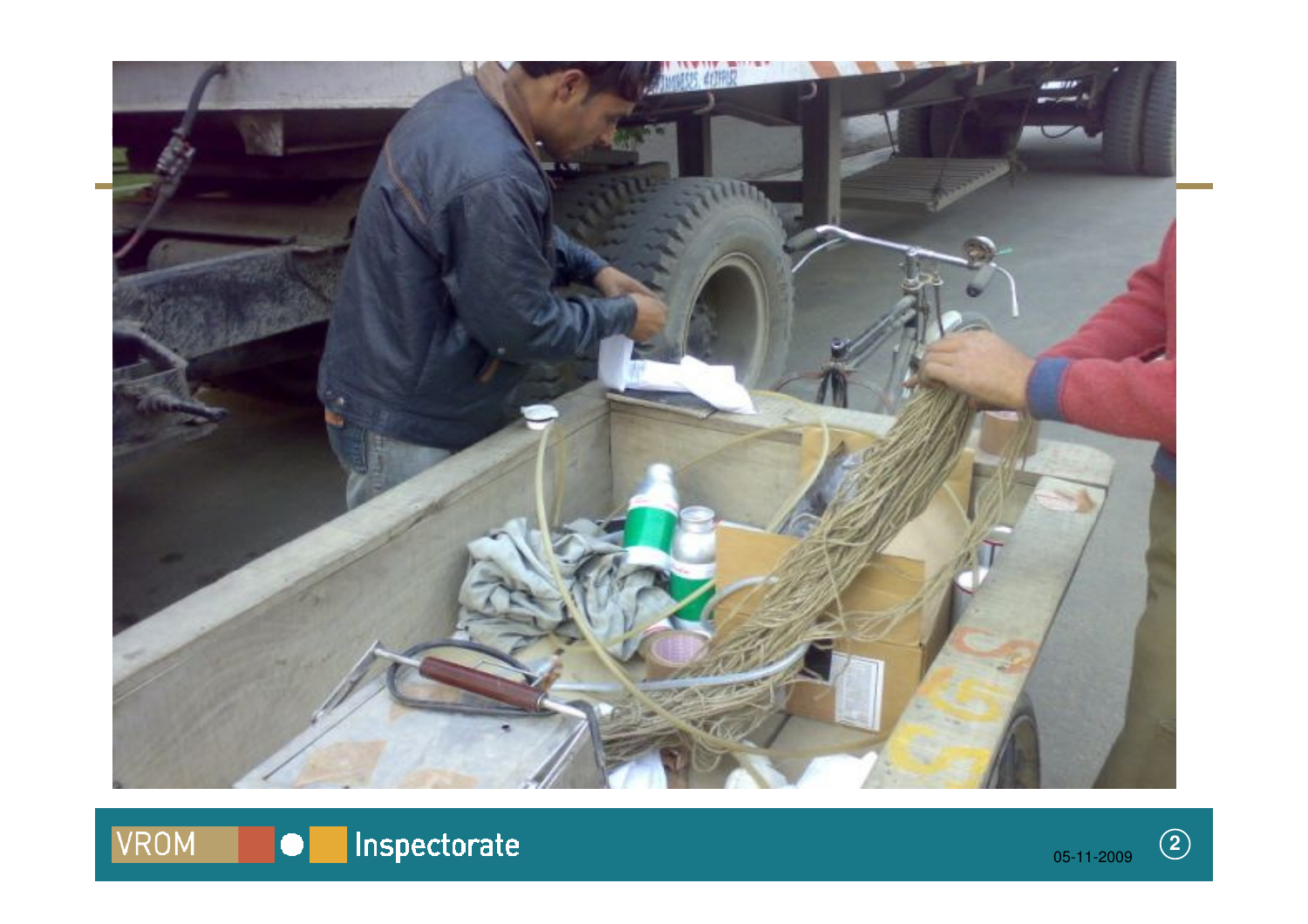# **Treatment of containers**

#### **ISPM 15**

•**Methyl bromide or heat treatment**

- •**One time treatment life time protection**
- **Practice:**
- •**fumigation is becoming a standard procedure,**
- **especially in south-east Asia**
- •**No labeling**
- •**Other fumigants then Methylbromide often used**

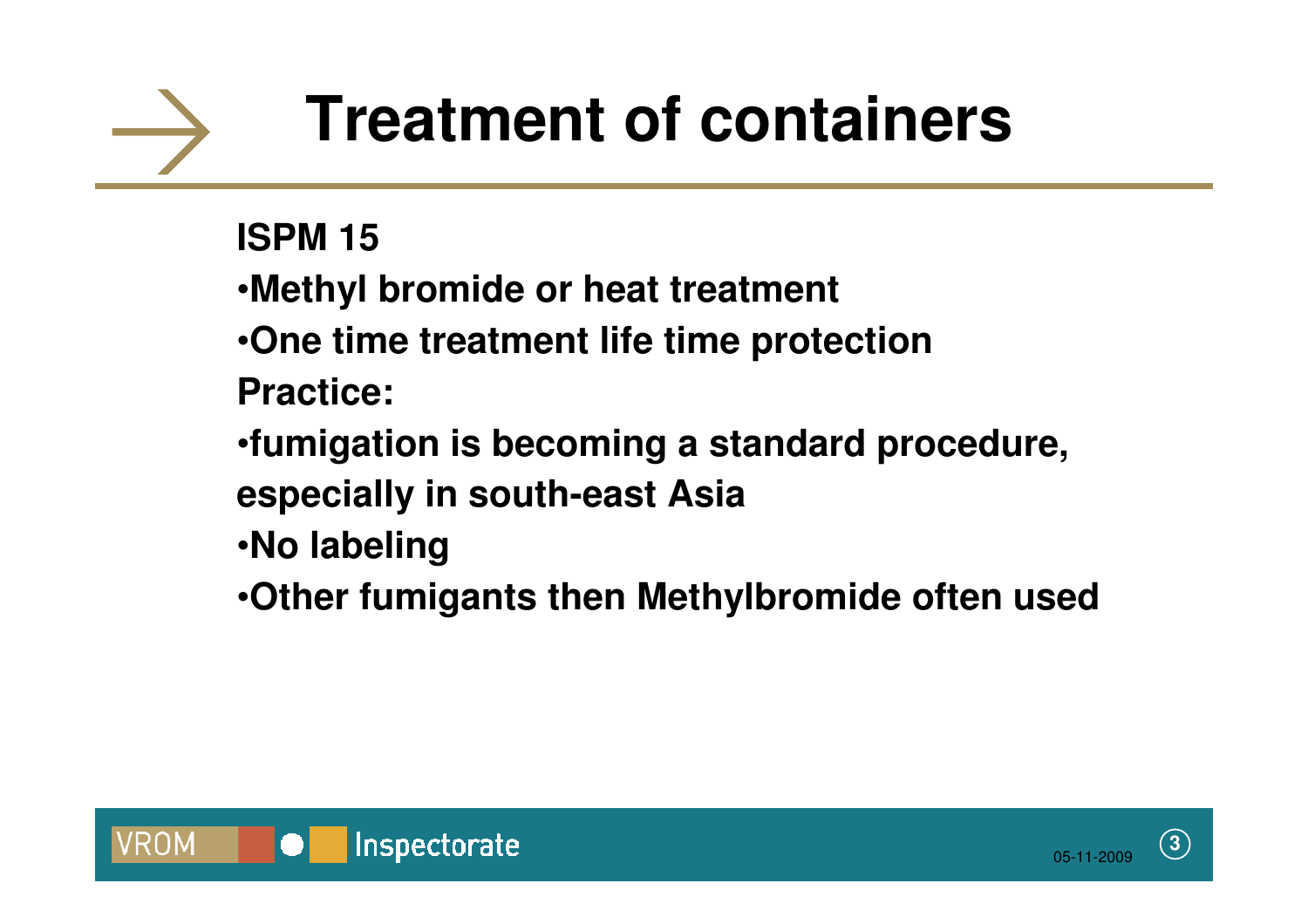### **Trends**

**Containers with fumigants exceeding the MAC value**



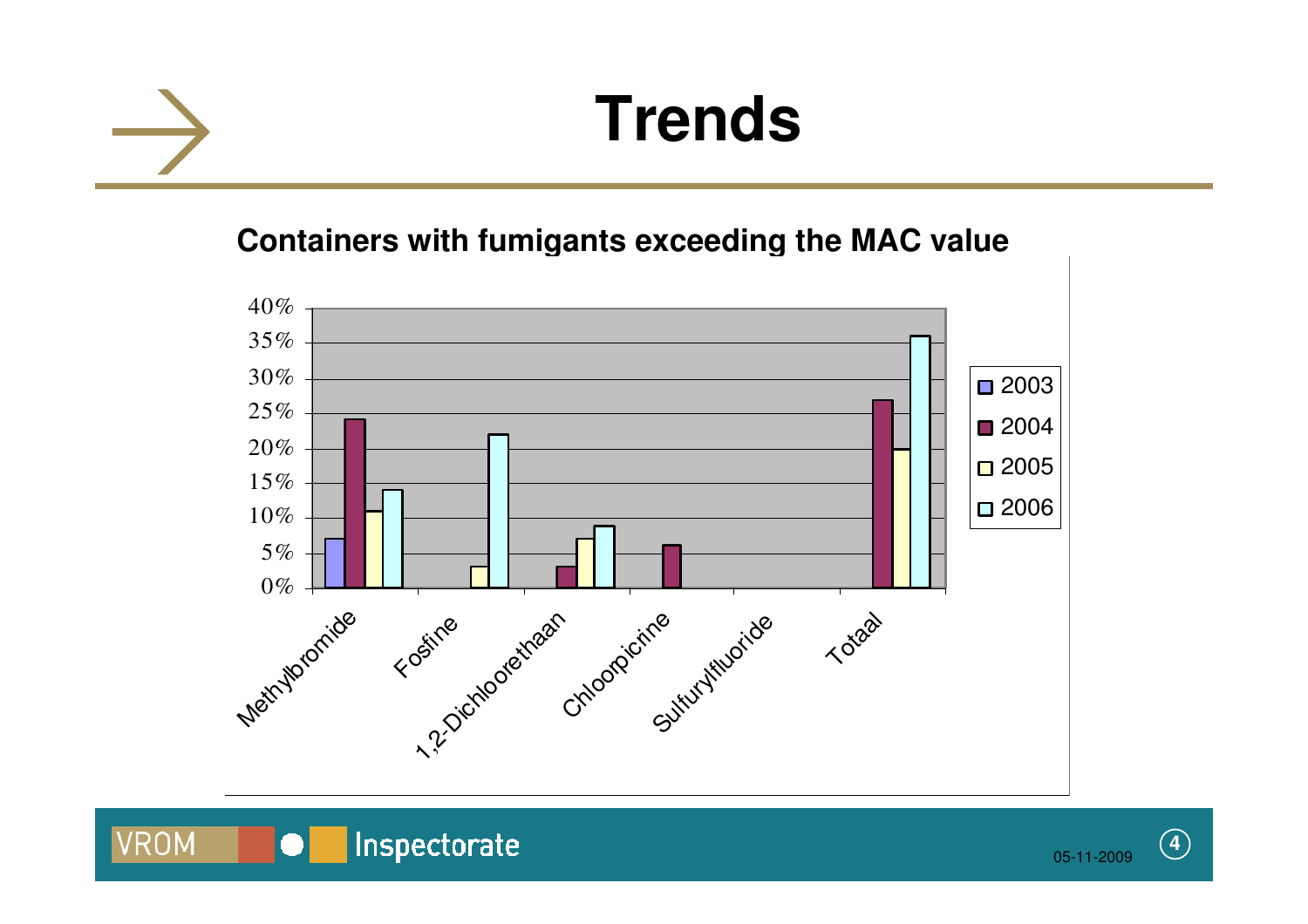## **Trends (others)**

**Containers with solvents exceeding the MAC value**

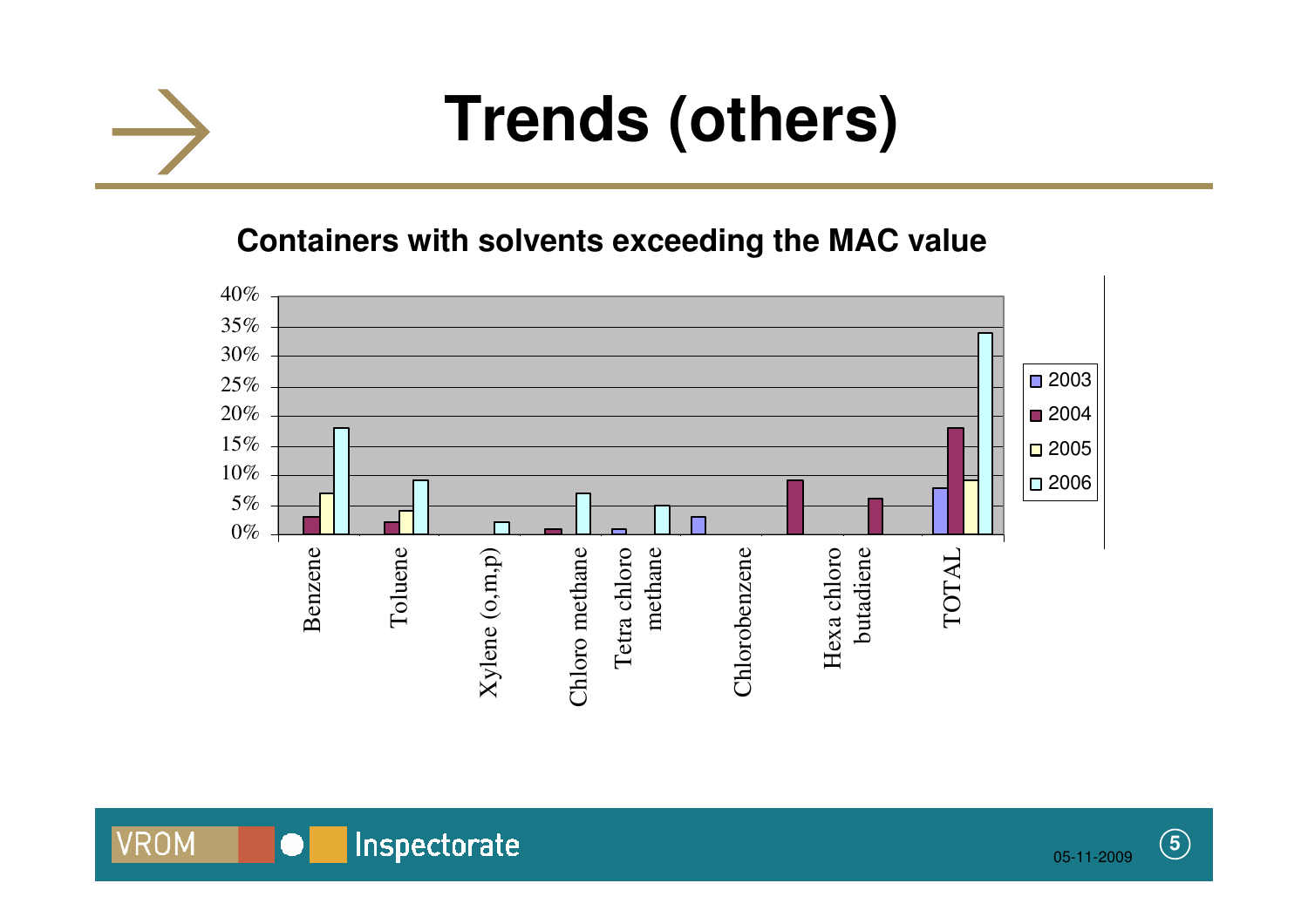

### **Trend:**

**The number of substances used, increasesThe concentration in import containers increases**

**Indication: benzene and toluene used to prevent moulding (shoes)** 

**Goods absorb fumigants/solvents and release may continue at consumers home**



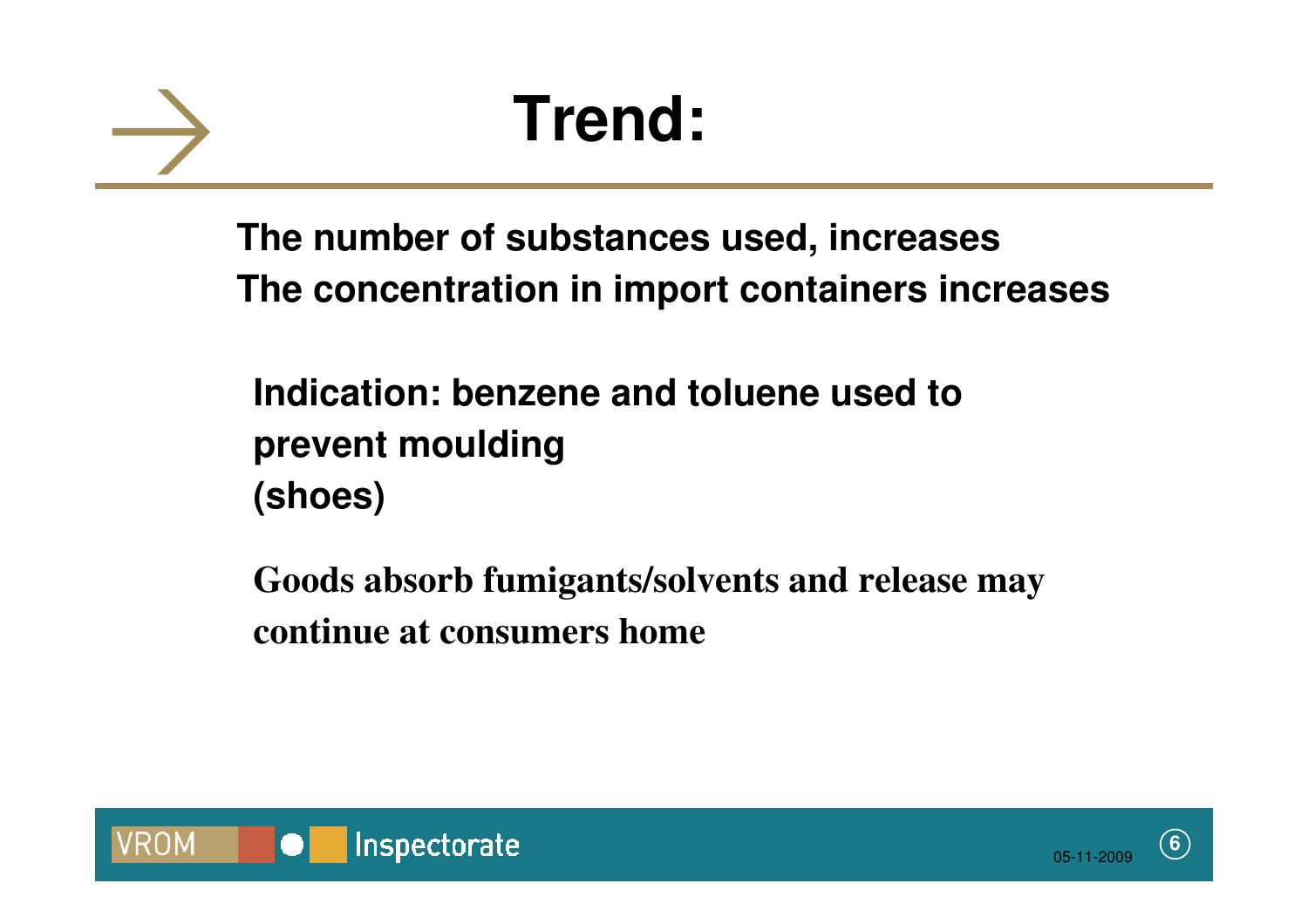#### **Results (extra) investigated containers 2007**

57 % of the containers contained toxic gasses,

#### 16% above mac-value

|           | Investig       |                |             |             |                |                |        |         |           |                |
|-----------|----------------|----------------|-------------|-------------|----------------|----------------|--------|---------|-----------|----------------|
| product-  | ated           | methyl-        | $1, 2$ -di- | Ben-        | toluene        | carbon-        | formal | chloor  | methy-    | fosfine        |
| group     | contain        | bro-           | chloor-     | zene        |                | disulfide      | de-    | picrine | leenchlo- |                |
|           | ers            | mide           | ethaan      |             |                |                | hyde   |         | ride      |                |
| shoes     | 14             |                | 4           | 4           | $\overline{4}$ | $\overline{4}$ | 0      | 0       | 0         | 0              |
| matrasses | 38             |                | 5           | 10          | $\overline{2}$ | 6              |        | 0       | 2         | 0              |
| clothing  | 42             | $\overline{2}$ | 5           | 8           |                | 6              | 0      | 0       | 0         | 0              |
| food      | 44             | 22             | 0           | 0           | $\overline{0}$ | $\overline{2}$ | 3      | 16      |           | $\overline{2}$ |
| tabacco   | 4              | $\overline{4}$ | 0           | 0           | $\overline{0}$ | 0              | 0      | 0       | 0         | 0              |
| toys      | 49             | 3              | 5           | 6           | 6              | $\mathbf 0$    | 4      | 0       | 0         | 0              |
| medicines | $\overline{2}$ |                | 0           | $\mathbf 0$ | $\mathbf 0$    |                | 0      | 0       | 0         | 0              |
| others    | 136            | 5              | 8           | 14          | 5              | 17             | 4      | 0       | 4         | 0              |
| total     | 329            | 39             | 27          | 42          | 24             | 36             | 12     | 16      |           | $\overline{2}$ |

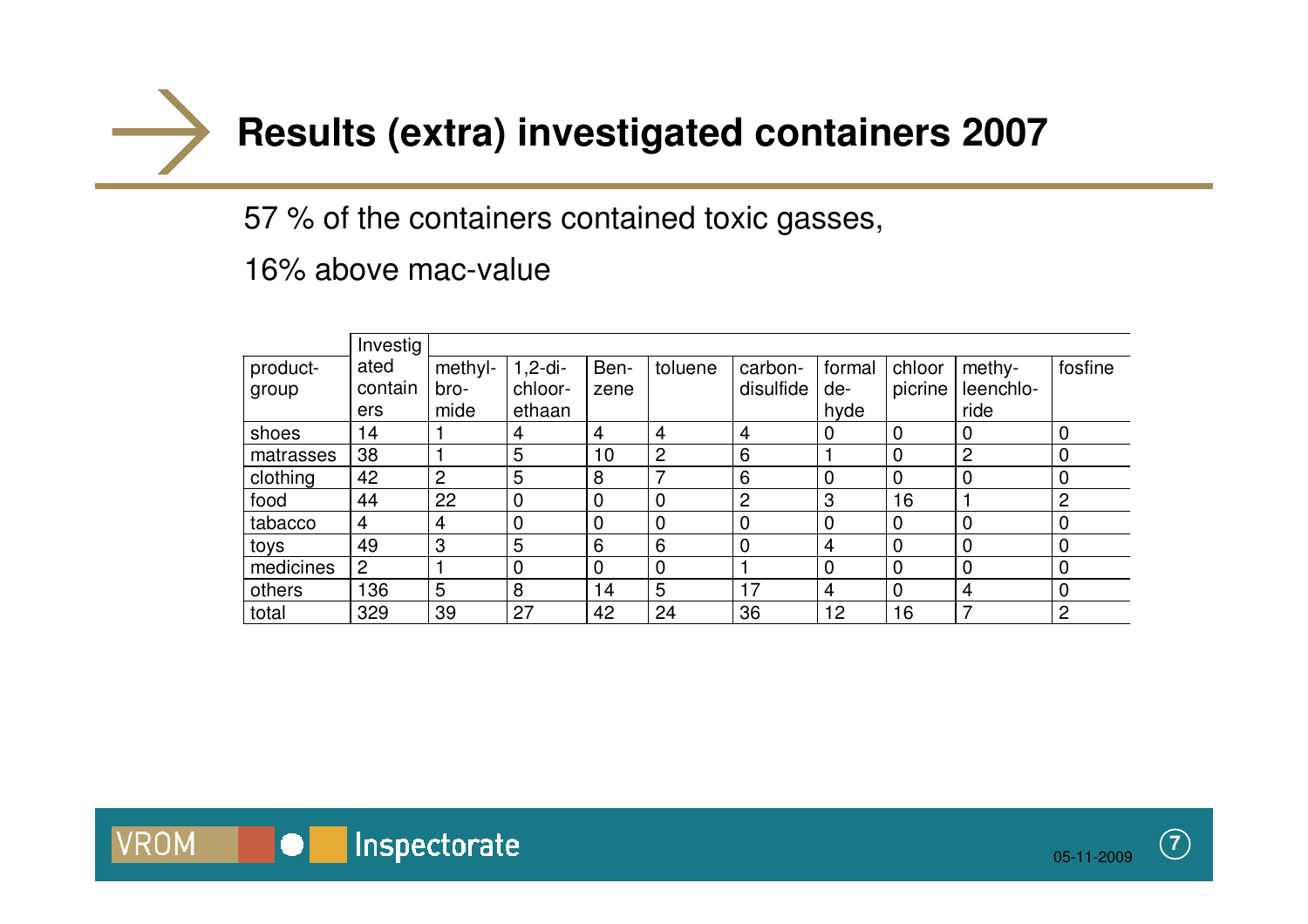### **example concentrations 2007/2008**

| Methylbromide           | :750         | ppm |
|-------------------------|--------------|-----|
| <b>Fosfine</b>          | : 1100       | ppm |
| 1,2 dichloroethane: 450 |              | ppm |
| <b>Benzene</b>          | : 800        | ppm |
| <b>Toluene</b>          | : 110000 ppm |     |
| Formaldehyde            | : 24         | ppm |

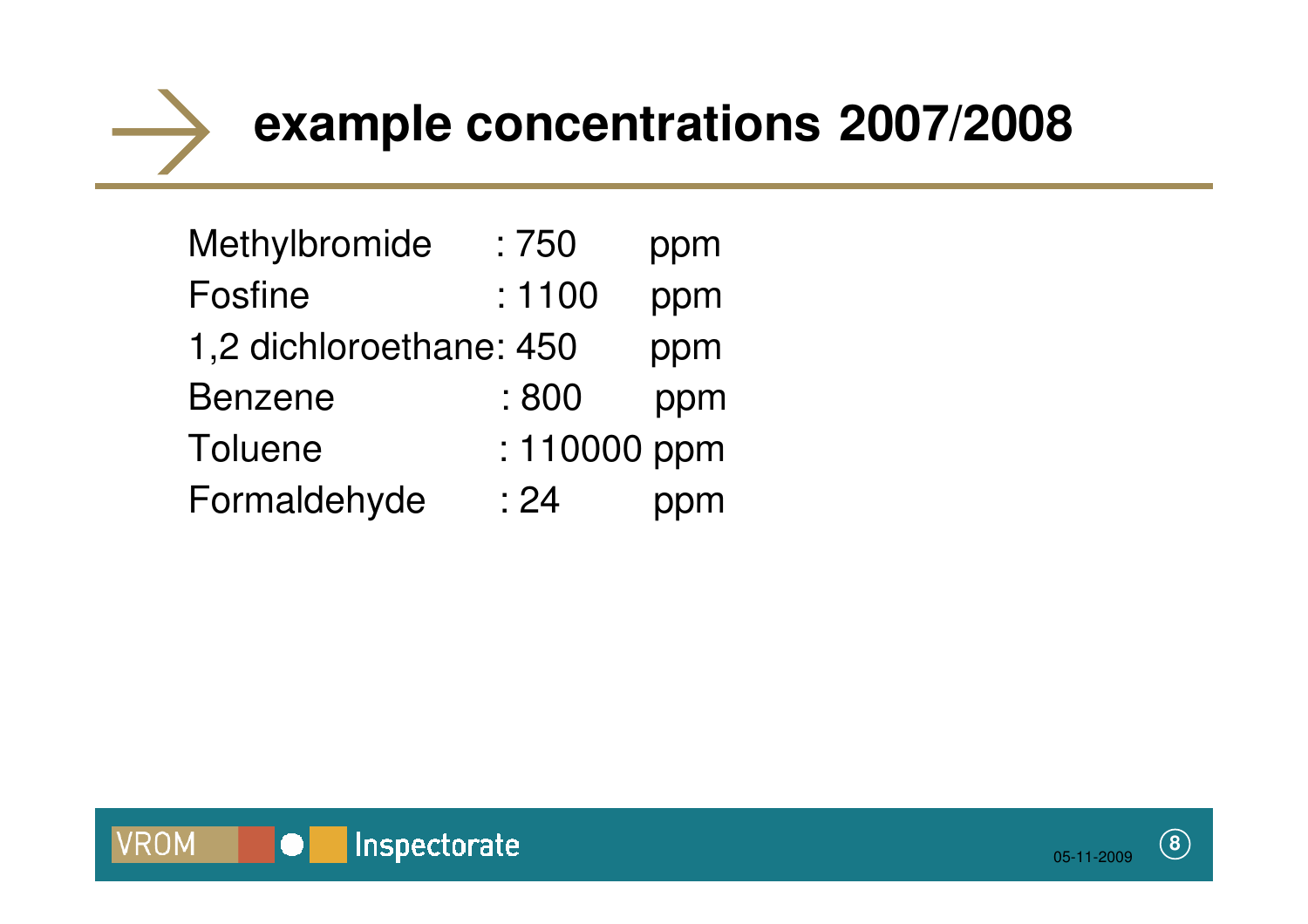

## **Environment**

Methylbromide and 1,2 dichloroethane are

ozone depleting gasses.

25% of the worldwide use of methylbromide is used forcontainer fumigations.

ca. 500 mT methylbromide is used each year for containersimported in the harbors of the Netherlands.

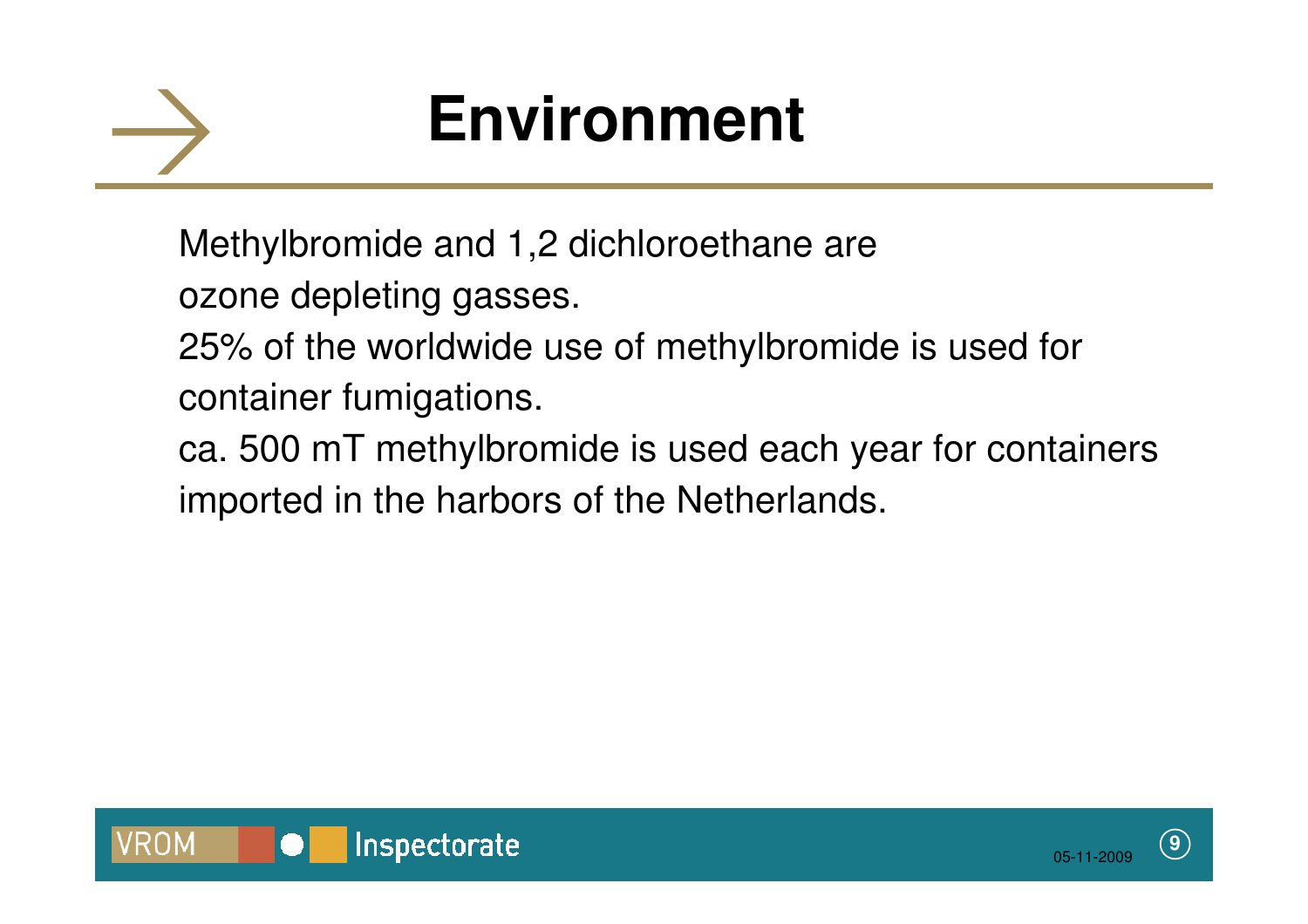